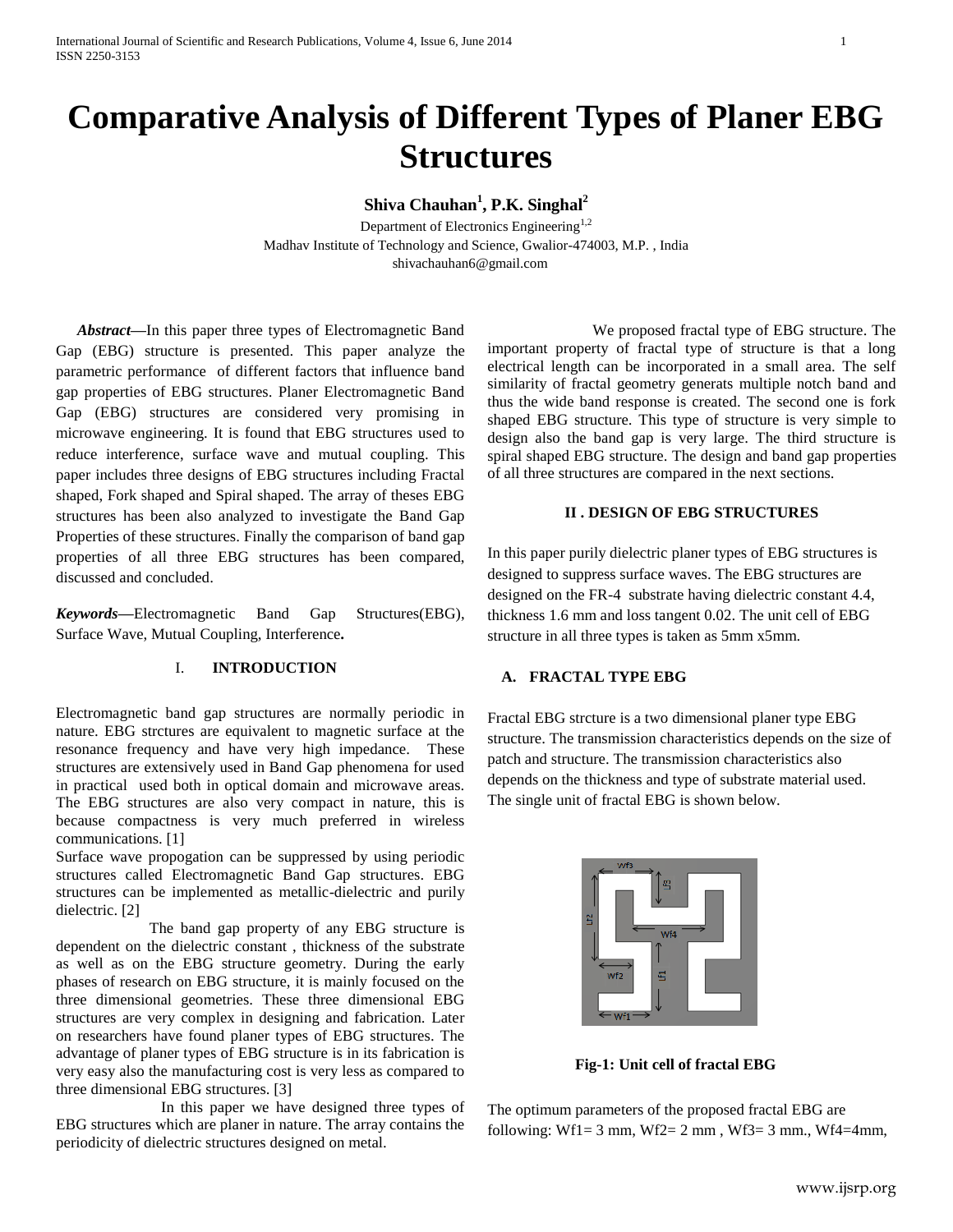Lf1 = 4 mm, Lf2 = 5 mm and Lf3 = 2mm. The width fractal is 1 mm.

We take only left side of parameters because the structure is symmetric so right hand side parameters are same as left hand side.

### **B. FORK TYPE EBG**

The fork type EBG structure is very eas to design as compared to fractal EBG. The unit cell of fork type EBG structure is shown below.



**Fig- 2: Unit cell of Fork EBG**

The parameters of the cell are given as :  $L1=7$  mm,  $L2=7$  mm, L3= 4mm, W1=6 mm. the width of the structure is 1 mm.

## **C. SPIRAL TYPE EBG**

The schematic proposed spiral EBG unit cell is shown in figure 3. The gray part in the structure is metal, which is etched on the dielectric substrate. The planer spiral EBG is simple to design as there is no vias connected.



 **Fig-3: Unit cell of spiral EBG** 

The optimized parameters of the EBG cell are as follows:  $Ls1=$ 4 mm, Ls2= 6 mm, Ls3= 8 mm, Ls4= 8 mm, Ws1= 4 mm, Ws2= 6 mm, Ws3= 8 mm. the width of spiral is 1 mm.

#### **III . BAND GAP CHARACTERIZATION OF SINGLE EBG STRUCTURE**

The designed EBG structures are simulated using the CST microwave studio. Only the transmission coefficient (S21) is calculated to characterized the band gap behavior of EBG structure.

From the figure 4 it can be shown that the maximum band gap is provided by fork like EBG structure.

The frok like EBG structure have -10 dB band gap from 7.7 Ghz to 15 Ghz, fractal shaped EBG strcuture have -10 dB band gap from 8 Ghz to 15 Ghz, spiral shaped EBG structure does not have wide band gap as fractal and fork shaped.



 **Fig-4: Comparision of Band gap behavior of Unit cell Spiral, Fractal and fork shaped EBG** 

## **IV . DESIGN OF ARRAY OF EBG STRUCTURE AND CHARACTERIZATION OF THEIR BAND GAP BEHAVIOUR**

Now we will design and compare the array of EBG structure. In the array of EBG structure the single unit is same as designed above. We have designed 6 x6 array and 7 x7 array of fractal, fork and spiral EBG structures.

The simulation is done in CST microwave studio.

### **A. DESIGN AND CHARACTERIZATION OF 6X6 ARRAY EBG STRUCTURES**

First we will design 6x6 array of EBG structure of fork, fractal and spiral types of EBG structures and simultaneously show their transmission characteristics.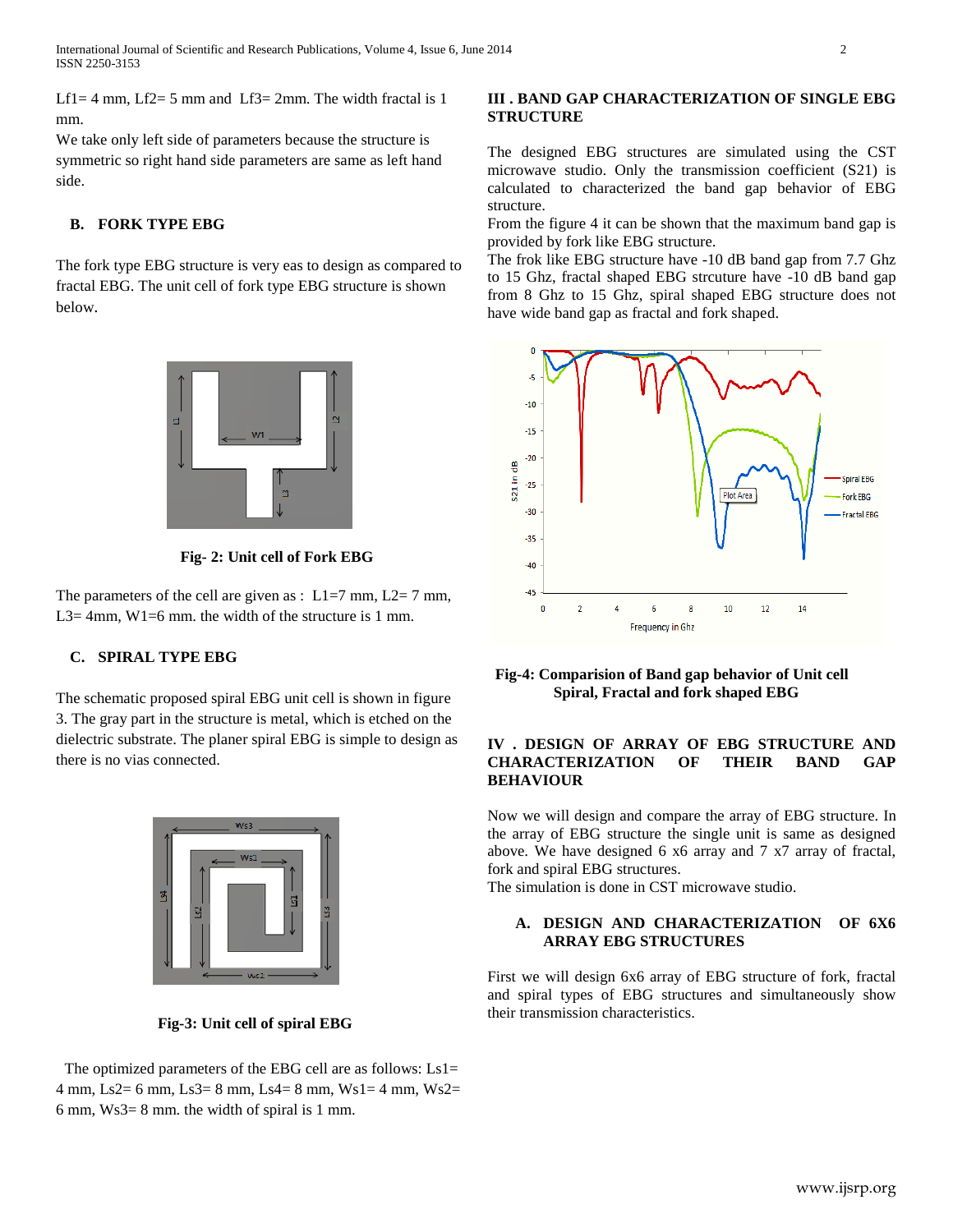

**Fig-5: Front view of Array of Fork EBG structure**



**Fig-6: Tansmission coefficient of 6x6 array of Fork EBG Structure**

| 52 52 52 52 52 52        |                       |  |  |
|--------------------------|-----------------------|--|--|
| <b>52 52 52 52 52 52</b> |                       |  |  |
| <b>52 52 52 52 52 52</b> |                       |  |  |
| <b>52 52 52 52 52</b>    |                       |  |  |
|                          | ISZ SZ SZ SZ SZ SZ SZ |  |  |

 **Fig-7: Front view of Array of Fractal EBG structure**



**Fig-8: Transmission coefficient of 6x6 array of Fractal EBG strcture**

| <b>na na na</b> na n       |  |  |  |
|----------------------------|--|--|--|
| <b>hin hin hin</b>         |  |  |  |
| <b>  a  a  a  a  a </b>  a |  |  |  |
| ialajajajaja               |  |  |  |
| lolololololol              |  |  |  |
| <u>اه او او او او او</u>   |  |  |  |

 **Fig-9: Front view of Array of Spiral EBG structure**



 **Fig-10: Transmission coefficient of 6x6 Array of Spiral EBG Structure**

Now we will see the comparision between all three 6x6 array EBG structures.



 **Fig-11: Comparision of Band Gap behavior of Array of Different EBG structures**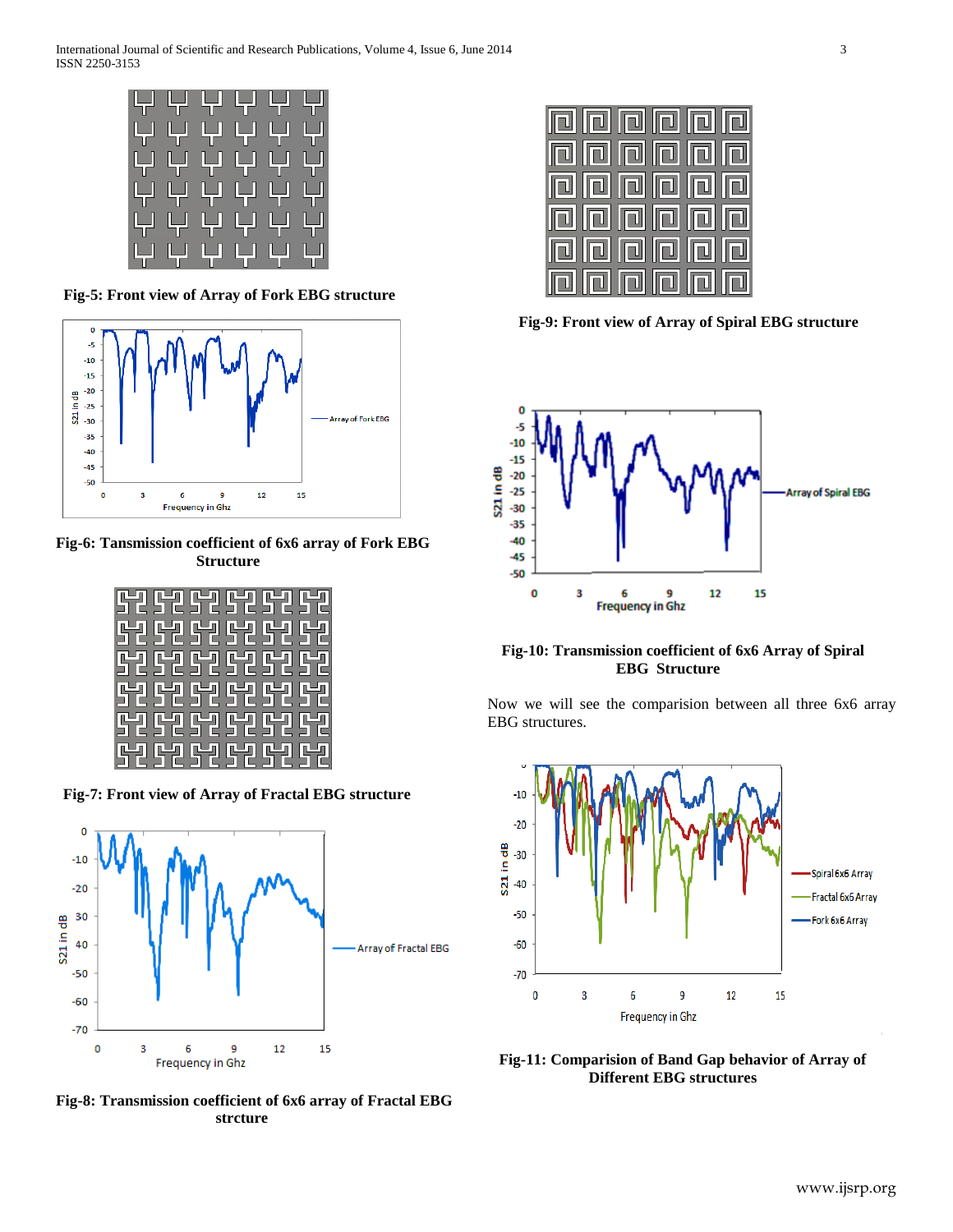## **B . DESIGN AND CHARACTERIZATION OF 7X7 ARRAY EBG STRUCTURES**

Array of 7x7 EBG structures has been designed. It can be shown from the results in this section that 7x7 array E BG structures gives more Band Gap than 6x6 Array of EBG structure.



 **Fig-12: Front view of 7x7 Fork EBG structure**



**Fig-13: Transmission coefficient of 7x7 Array of Fork EBG Structure**

|  | 52 52 52 52 52 52 52 |  |  |
|--|----------------------|--|--|
|  | 52525252525252       |  |  |
|  | 52525252525252       |  |  |
|  | 52525252525252       |  |  |
|  | 52 52 52 52 52 52 52 |  |  |
|  | 52 52 52 52 52 52 52 |  |  |
|  | 52 52 52 52 52 52 52 |  |  |

**Fig-14: Front view of 7x7 Array of Fractal EBG structure**



**Fig-15:Transmission coefficient of 7x7 Array of Fractal EBG structure**



 **Fig-16: Front view of 7x7 Array of Spiral EBG structure**



**Fig-17: Transmission coefficient of 7x7 Array of Spiral EBG Structure**